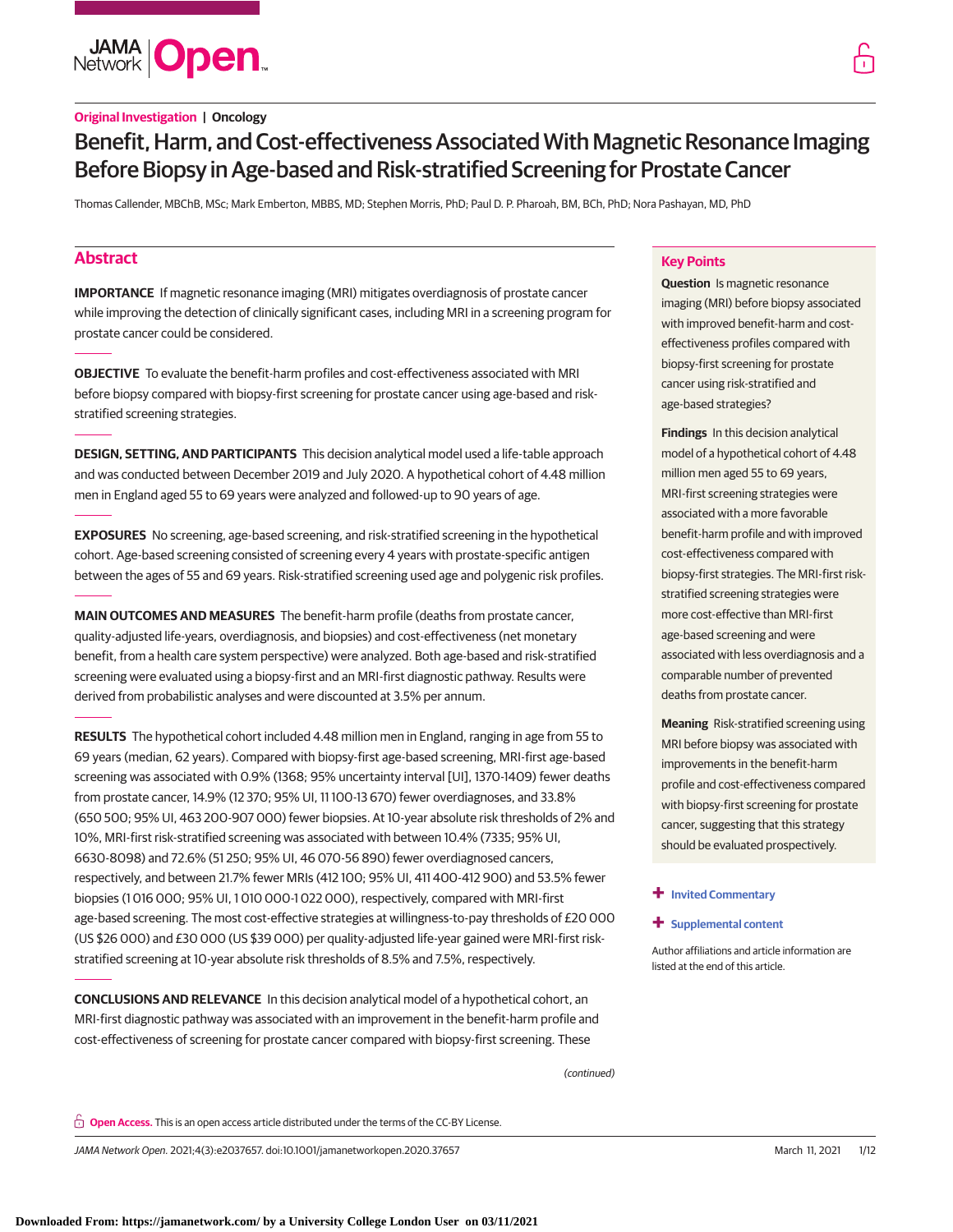#### Abstract (continued)

improvements were greater when using risk-stratified screening based on age and polygenic risk profile and may warrant prospective evaluation.

JAMA Network Open. 2021;4(3):e2037657. doi[:10.1001/jamanetworkopen.2020.37657](https://jama.jamanetwork.com/article.aspx?doi=10.1001/jamanetworkopen.2020.37657&utm_campaign=articlePDF%26utm_medium=articlePDFlink%26utm_source=articlePDF%26utm_content=jamanetworkopen.2020.37657)

# **Introduction**

The use of multiparametric magnetic resonance imaging (MRI) as a triage test before biopsy in men with a clinical suspicion of prostate cancer has been shown both to be cost-effective<sup>1</sup> and to be associated with a number of benefits, including the avoidance of unnecessary biopsies in approximately one-third of men, an improved detection rate of clinically significant cancer, and a reduction in the detection of clinically insignificant cancer.<sup>2-5</sup> Although screening using prostatespecific antigen (PSA) is associated with a 20% reduction in prostate cancer-specific mortality,<sup>6</sup> the harms of overdiagnosis and overtreatment are considered to outweigh this benefit in most men.<sup>7</sup> As a result, formal, population-based screening is not currently recommended in any jurisdiction. Overdiagnosed cancers are those that in the absence of screening would neither be detected nor impact individuals during their lifetime.<sup>8</sup> Offering MRI before biopsy in a population-based screening program for prostate cancer would entail additional cost. However, this cost may be offset by fewer biopsies and a reduction in the number of men diagnosed with prostate cancer, largely by mitigating overdiagnosis.

A previous modeling study<sup>9</sup> showed that a risk-stratified screening program based on age and polygenic profile may be more cost-effective and preserve the mortality benefits associated with age-based screening with PSA while reducing the number of cancers overdiagnosed. However, the benefit-harm profile and cost-effectiveness associated with a biopsy-first age-based screening program compared with those associated with biopsy-first risk-stratified screening and whether there are further gains associated with risk-stratified screening coupled with an MRI-first diagnostic pathway are unknown. An assessment of the outcomes associated with MRI using different screening strategies is necessary before designing a prospective evaluation of a prostate cancer screening program. In this decision analytical model, we evaluated MRI as a triage test before biopsy with age-based and polygenic risk–stratified screening strategies and assessed screening strategies associated with the greatest improvements in benefit-harm profiles and cost-effectiveness.

# **Methods**

#### **Model Structure**

This decision analytical model, conducted between December 2019 and July 2020, used a life-table approach adapted from a model of polygenic risk-stratified screening for prostate cancer.<sup>9</sup> This Markov model simulated a hypothetical cohort of men in no screening, age-based screening, and polygenic risk–stratified screening scenarios. The hypothetical cohort consisted of 4.48 million men aged 55 to 69 years, the mean population of men between these ages in England from 2013 to 2016, followed up to 90 years of age.9,10 The University College London Research Ethics Committee would deem this study exempt from ethical review and informed patient consent because it used only openly available data sources. The study followed the Consolidated Health Economic Evaluation Reporting Standards [\(CHEERS\)](https://www.equator-network.org/reporting-guidelines/cheers/) reporting guideline.

In the hypothetical age-based screening cohorts, men received PSA testing every 4 years between the ages of 55 and 69 years in accordance with the European Randomized Study of Screening for Prostate Cancer (ERSPC).<sup>11</sup> We used age and polygenic profiles to estimate the 10-year absolute risk of developing prostate cancer in the risk-stratified screening cohort. We varied the 10-year absolute risk thresholds at which individuals were eligible for screening from 2% to 10%. The

 $\bigcap$  JAMA Network Open. 2021;4(3):e2037657. doi:10.1001/jamanetworkopen.2020.37657 (Reprinted) March 11, 2021 2/12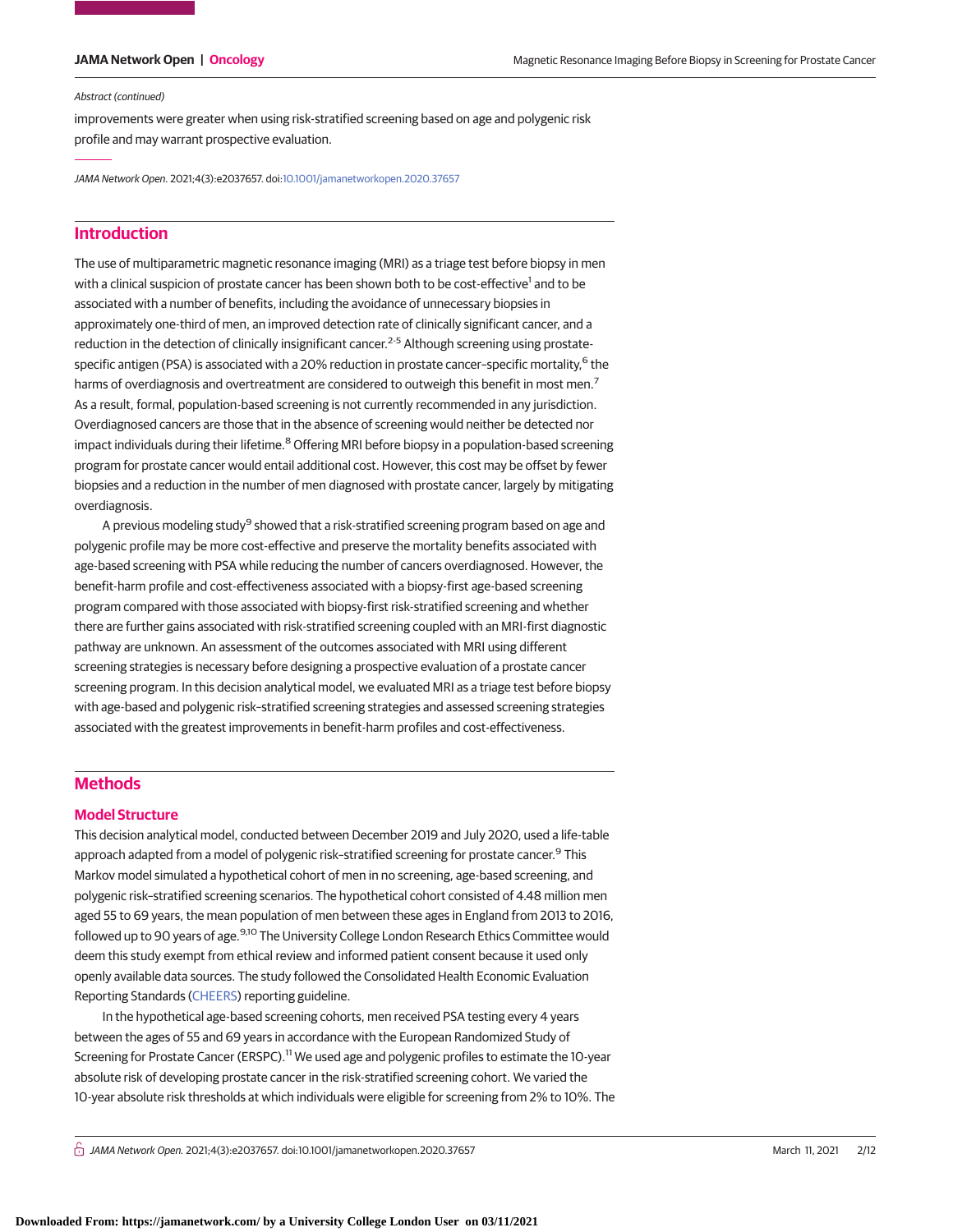age-specific proportion of men eligible for screening varies by risk; as an example, at a 2% absolute risk threshold, 49% of men would start screening at 55 years of age, with gradually more men being screened by 69 years of age. Only men above the 10-year absolute risk threshold started quadrennial screening with PSA at the age that they reached this threshold, with all screening ending at 69 years of age.

# **Modeling MRI**

In the screened cohorts, men were suspected to have prostate cancer if they had a PSA level  $\geq$ 3 ng/mL, as per the core analyses of the ERSPC.<sup>11</sup> To assess the consequences of MRI for screening, we modeled 2 diagnostic pathways: biopsy first and MRI first. In the modeled biopsy-first screening pathway, men with suspected prostate cancer (PSA level ≥3 ng/mL) next received a diagnostic biopsy. In the modeled MRI-first pathway, all men with a PSA level  $\geq$  3 ng/mL were offered an MRI. Those with abnormal MRI findings, defined as a Prostate Imaging–Reporting and Data System<sup>12</sup> score  $\geq$ 3, were subsequently offered a biopsy.

In the MRI-first cohorts, we adjusted incidence, mortality, and the cancer stage at diagnosis to reflect the detectability of clinically significant and insignificant cancers by MRI before biopsy (eAppendix in the [Supplement\)](https://jama.jamanetwork.com/article.aspx?doi=10.1001/jamanetworkopen.2020.37657&utm_campaign=articlePDF%26utm_medium=articlePDFlink%26utm_source=articlePDF%26utm_content=jamanetworkopen.2020.37657). In the risk-stratified screening cohorts, we multiplied incidence and mortality by the age-specific relative risk of developing cancer in the higher and lower risk groups for each absolute risk threshold. We calculated overdiagnosed cancers by multiplying incident screening-detected cancers by the age-specific proportion estimated to be overdiagnosed,<sup>13</sup> adjusting in the MRI-first cohorts for the reduction in clinically insignificant cancers detected by MRI.

### **Polygenic Risk**

The risk of receiving a diagnosis of prostate cancer varies among men. When combined, the 175 susceptibility loci for prostate cancer that have been identified in genome-wide association studies<sup>14</sup> define a log-normal relative risk distribution with a variance of 0.68 (further details are given in the eAppendix in the [Supplement\)](https://jama.jamanetwork.com/article.aspx?doi=10.1001/jamanetworkopen.2020.37657&utm_campaign=articlePDF%26utm_medium=articlePDFlink%26utm_source=articlePDF%26utm_content=jamanetworkopen.2020.37657).<sup>9</sup> We used this distribution to evaluate the age-specific proportion of men eligible for screening by risk threshold as well as the proportion of total cancers expected to occur in these men. From this, we derived the age-specific relative risk of developing cancer among those above and below the threshold.

## **Model Parameters and Outputs**

Model parameters are shown in **Table 1**. 2,8,11,15-26 Their underlying assumptions have been described previously<sup>9</sup> and are available in the eAppendix in the [Supplement.](https://jama.jamanetwork.com/article.aspx?doi=10.1001/jamanetworkopen.2020.37657&utm_campaign=articlePDF%26utm_medium=articlePDFlink%26utm_source=articlePDF%26utm_content=jamanetworkopen.2020.37657) We derived estimates of the detectability of MRI for clinically significant and insignificant cancers from the systematic review and meta-analysis of Drost and colleagues<sup>2</sup> and of misclassification using data from the Trio study.<sup>16</sup> In this context, misclassification occurs when a cancer is reported as clinically insignificant on MRI rather than clinically significant. We generated a life table of prostate cancer incidence and mortality as well as mortality from other causes based on mean data from 2013 to 2016 from the Office for National Statistics.10,27,28

Outputs were the number of prostate cancers, deaths from prostate cancer, overdiagnosed cancers, biopsies, MRIs, life-years, quality-adjusted life-years (QALYs), and costs. We modeled costs from the perspective of the National Health Service in 2020 prices and derived the cost of polygenic screening from an empirical estimate. We included the following cost components: screening tests, diagnosis and assessment, treatment, and end-of-life care. We used literature-based estimates of treatment to calculate prostate cancer utilities. We applied a discount of 3.5% to all future costs and benefits, reflecting National Institute for Health and Care Excellence guidance.<sup>29</sup>

## **Cost-effectiveness**

We used net monetary benefit (NMB) to compare the cost-effectiveness of different screening interventions, calculated by subtracting costs accrued from the QALYs generated by an intervention

 $\bigcap$  JAMA Network Open. 2021;4(3):e2037657. doi:10.1001/jamanetworkopen.2020.37657 (Reprinted) March 11, 2021 3/12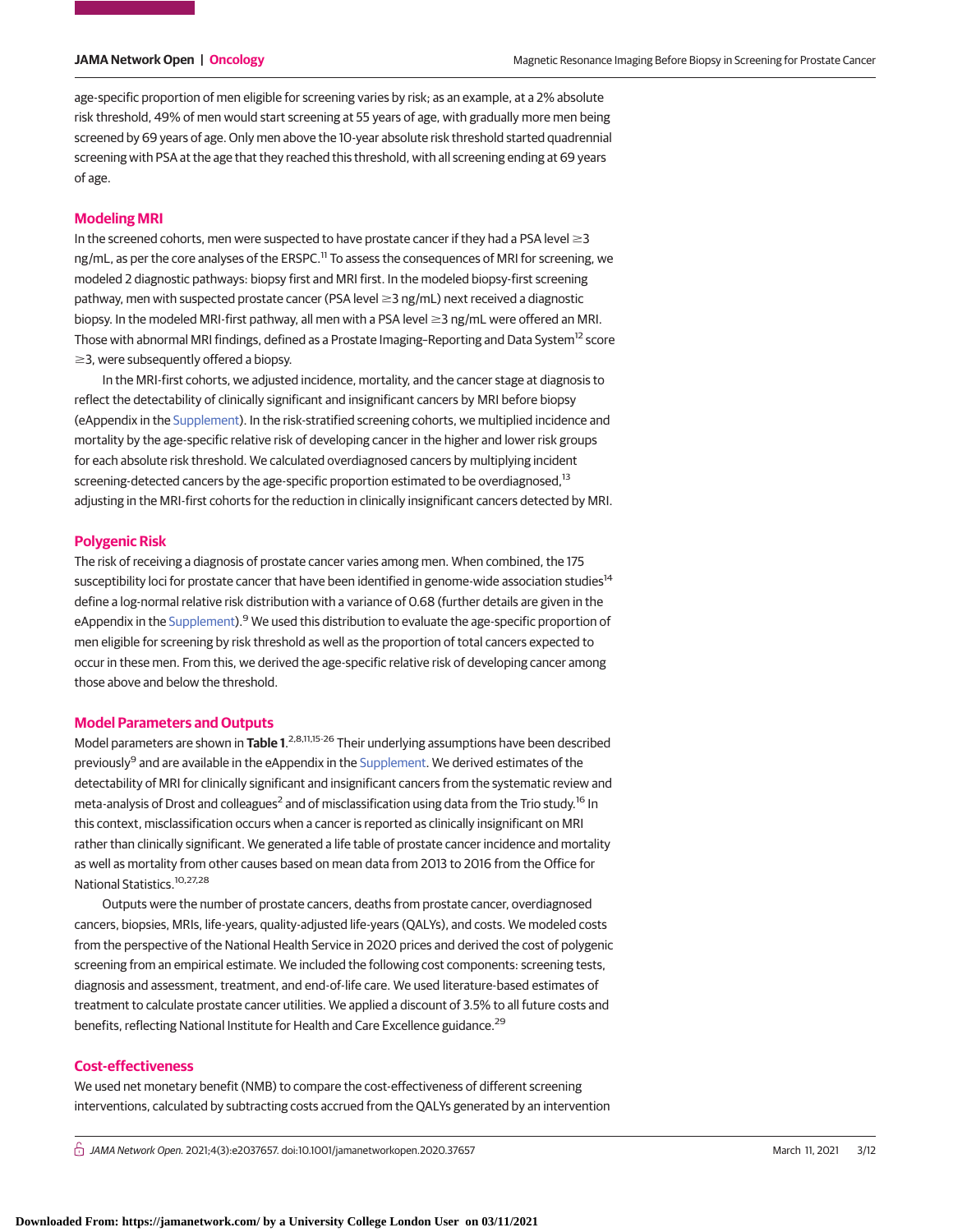multiplied by the willingness-to-pay threshold. The willingness-to-pay threshold reflects the value that a health system deems appropriate to pay for 1 year at full health; we used willingness-to-pay thresholds of £20 000 (US \$26 000) and £30 000 (US \$39 000), the range considered by the National Institute for Health and Care Excellence.<sup>29</sup> The screening strategy with the highest NMB for a given willingness to pay was considered the most cost-effective.

## **Statistical Analysis**

We accounted for parameter uncertainty by running each scenario 10 000 times, on each occasion drawing parameter estimates for all variables simultaneously from an underlying distribution (Table 1). We present the mean of these probabilistic analyses throughout unless otherwise stated. We generated 95% uncertainty intervals (UIs) by using the values at the 2.5th and 97.5th centiles of the sorted probabilistic results. To reflect parameter uncertainty in the presentation of the results in the text, we rounded values to 4 significant digits.

We conducted scenario analyses to evaluate the consequences of different assumptions concerning the associations between changes in clinically insignificant and significant cancers detected by MRI, the costs of polygenic testing and MRI, varying overdiagnosis by polygenic risk, and uptake of PSA and risk-stratified screening. We performed all statistical analyses using Python, version 3.7 (Python Software Foundation).

#### Table 1. Parameters of the Decision Analytical Model

| Parameter                                                                  | Central estimate (95% CI)      | <b>Parameterization in</b><br>probabilistic analyses <sup>a</sup> | Source         |  |  |
|----------------------------------------------------------------------------|--------------------------------|-------------------------------------------------------------------|----------------|--|--|
| Life table                                                                 |                                |                                                                   |                |  |  |
| Relative reduction in prostate cancer-specific<br>mortality with screening | $0.80(0.72 - 0.89)$            | $SE = 0.06$                                                       | 11             |  |  |
| Relative incidence of prostate cancer with<br>screening                    | $1.23(1.03-1.48)$              | $SE = 0.18$                                                       | 15             |  |  |
| Proportion of overdiagnosed cancers                                        | $-0.62 + (Age \times 0.014)$   | $SE = 0.001$                                                      | 8              |  |  |
| Relative reduction in advanced cancer at<br>diagnosis if screened          | $0.85(0.72-0.99)$              | $SE = 0.07$                                                       | 15             |  |  |
| Diagnostic pathway                                                         |                                |                                                                   |                |  |  |
| Detected using MRI before biopsy                                           |                                |                                                                   |                |  |  |
| Reduction in clinically insignificant cancers                              | $0.92(0.90-0.94)$              | $SE = 0.01$                                                       | $\mathcal{P}$  |  |  |
| Increase in clinically significant cancers                                 | $1.02(1.01-1.05)$              | $SE = 0.01$                                                       | $\overline{2}$ |  |  |
| Cancers misclassified by MRI as insignificant, %                           | $2.76(2.06-3.46)$              | $SE = 0.004$                                                      | 16             |  |  |
| Utility values                                                             |                                |                                                                   |                |  |  |
| General population utility                                                 | $0.86(0.85 - 0.88)$            | $0.83 +$ [Gamma (4,<br>$0.06) \times 0.167$                       | 17             |  |  |
| Relative reduction in utility for those with<br>prostate cancer            | $0.93(0.88-1.00)^b$            | $0.88 +$ [Gamma (5,<br>$0.05) \times 0.20$                        | 18             |  |  |
| Costs, GBP in 2020 prices <sup>c</sup>                                     |                                |                                                                   |                |  |  |
| Prostate-specific antigen testing                                          | $13(9-18)$                     | $\alpha = 33.9; \beta = 0.4$                                      | 19,20          |  |  |
| Polygenic risk stratification                                              | $25(17-33)$                    | $a = 33.9; \beta = 0.7$                                           | $\mathsf{d}$   |  |  |
| <b>Multiparametric MRI</b>                                                 | 379 (254-504)                  | $a = 33.9; \beta = 11.2$                                          | 21             |  |  |
| <b>Biopsy</b>                                                              | 581 (389-772)                  | $a = 33.9; \beta = 17.1$                                          | 19,22,23       |  |  |
| Staging of diagnosed cancer                                                | 545 (365-725)                  | $a = 33.9; \beta = 16.1$                                          | 19,22,23       |  |  |
| Active surveillance                                                        | 5052 (3385-6719) <sup>e</sup>  | $\alpha = 33.9; \beta = 149.1$                                    | 19,23,24       |  |  |
| Radical prostatectomy                                                      | 9808 (6571-13044)              | $\alpha = 33.9; \beta = 289.5$                                    | 19,22,23       |  |  |
| Radical radiotherapy                                                       | 6462 (4330-8594)               | $\alpha = 33.9; \beta = 190.7$                                    | 19,22,23       |  |  |
| Brachytherapy                                                              | 1832 (1228-2437)               | $a = 33.9; \beta = 54.1$                                          | 19,22,23       |  |  |
| Chemotherapy                                                               | 8911 (5971-11852)              | $\alpha = 33.9; \beta = 263.0$                                    | 19,22,25       |  |  |
| Androgen-deprivation therapy                                               | 671 (449-892)                  | $a = 33.9; \beta = 19.8$                                          | 9,22           |  |  |
| Palliation and death from prostate cancer                                  | 8204 (642-24 308) <sup>f</sup> | $\alpha = 1.8$ ; $\beta = 4625.9$                                 | 26             |  |  |

Abbreviations: GBP, British pounds; MRI, magnetic resonance imaging.

<sup>a</sup> The following distributions were used: log-normal for relative reductions and increases, β for proportions, and gamma for utilities and cost. All α and β refer to shape and scale, respectively.

<sup>b</sup> Range.

- <sup>c</sup> To convert GBP to US dollars, multiply by 1.36.
- <sup>d</sup> Cost of polygenic risk stratification was empirical from personal communication of tariffs applied in the English National Health Service.
- <sup>e</sup> The eAppendix in the [Supplement](https://jama.jamanetwork.com/article.aspx?doi=10.1001/jamanetworkopen.2020.37657&utm_campaign=articlePDF%26utm_medium=articlePDFlink%26utm_source=articlePDF%26utm_content=jamanetworkopen.2020.37657) and Callender et al<sup>9</sup> give further details.
- <sup>f</sup> 95% credible interval.

 $\bigcap$  JAMA Network Open. 2021;4(3):e2037657. doi:10.1001/jamanetworkopen.2020.37657 (Reprinted) March 11, 2021 4/12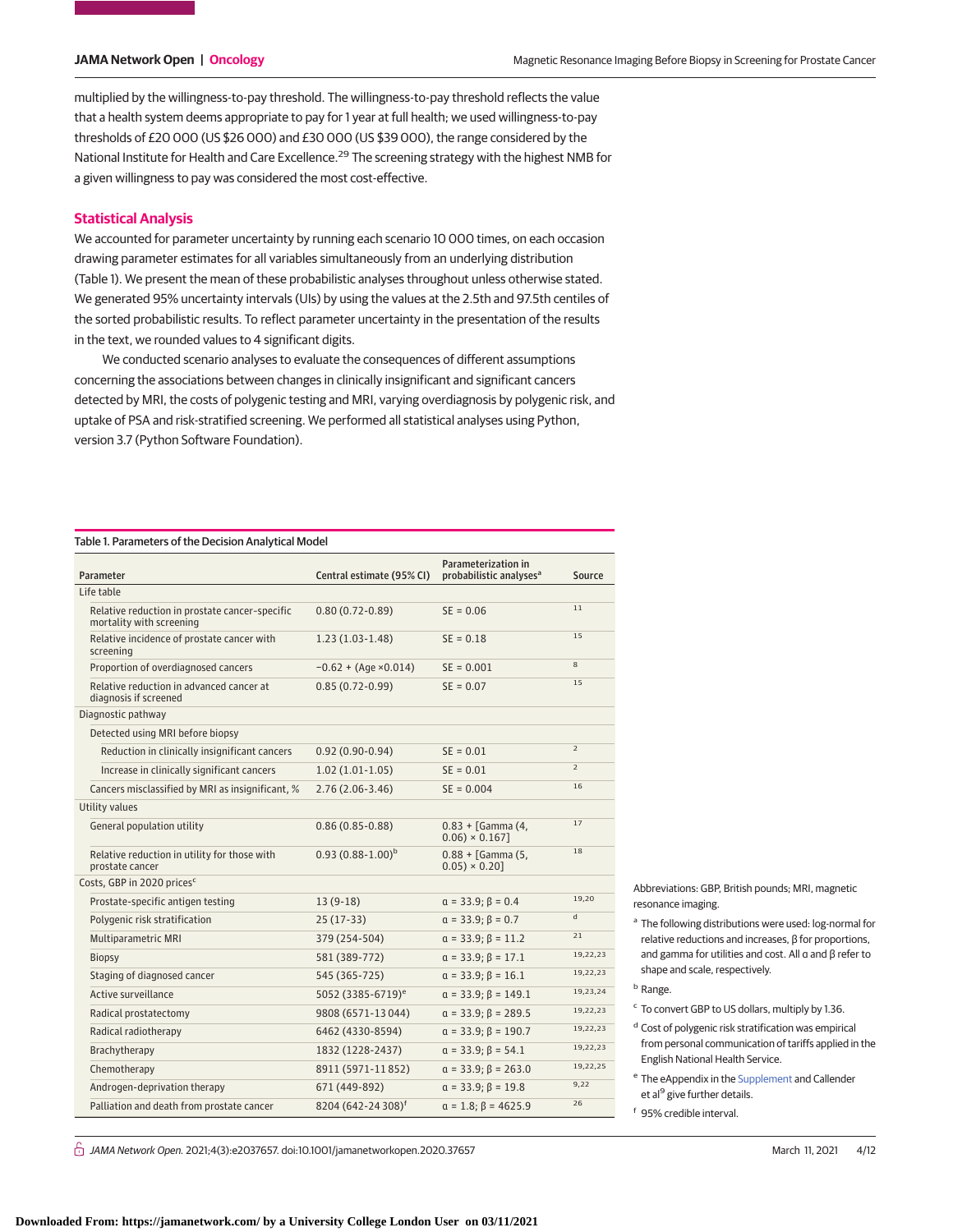## **Results**

The decision analytical model included a hypothetical cohort of 4.48 million men in England, ranging in age from 55 to 69 years (median, 62 years). The age distribution of the cohort is shown in eFigure 1 in the [Supplement.](https://jama.jamanetwork.com/article.aspx?doi=10.1001/jamanetworkopen.2020.37657&utm_campaign=articlePDF%26utm_medium=articlePDFlink%26utm_source=articlePDF%26utm_content=jamanetworkopen.2020.37657)

# **Comparison of MRI-First Age-based and Risk-stratified Screening Strategies With No Screening**

Compared with no screening, MRI-first age-based screening was associated with 36 910 (95% CI, 33 720-40 040) fewer deaths from prostate cancer but 70 640 (95% UI, 63 100-79 070) overdiagnosed cancers, which was 1 in 4 screen-detected cancers (**Figure 1**). The MRI-first age-based screening strategy was associated with an increase of 994 000 (95% CI, 979 500-1 007 000) MRIs and 667 200 (95% UI, 662 100-669 400) additional biopsies.

As the risk threshold increased from 2% to 10%, MRI-first risk-stratified screening was associated with a decrease in the ratio of overdiagnosed cancers to prevented deaths from cancer from 1.8 to 1.5; minimizing this ratio improved the benefit-to-harm profile of screening. Compared with no screening at risk thresholds of 2% and 10%, MRI-first risk-stratified screening was associated with between 13 370 (95% CI, 12 640-14 070) and 34 450 (95% CI, 31 590-37 250) fewer deaths from prostate cancer and between 19 390 (95% CI, 17 030-22 180) and 63 300 (95% CI, 56 470-70 970) overdiagnoses. The MRI-first risk-stratified screening programs were associated with needing fewer additional resources because the proportion of men eligible for screening decreased as the risk threshold increased (**Table 2**). The relative risk of developing cancer compared with the mean risk among those eligible for screening increased as the risk threshold increased. As a result, compared with no screening, MRI-first risk-stratified screening was associated with a greater yield of cancers per MRI and biopsy and, consequently, with fewer scans and biopsies needed.



Figure 1. Overdiagnosed Cancers and Deaths From Prostate Cancer by Diagnostic Pathway

MRI indicates magnetic resonance imaging.

 $\bigcap$  JAMA Network Open. 2021;4(3):e2037657. doi:10.1001/jamanetworkopen.2020.37657 (Reprinted) March 11, 2021 5/12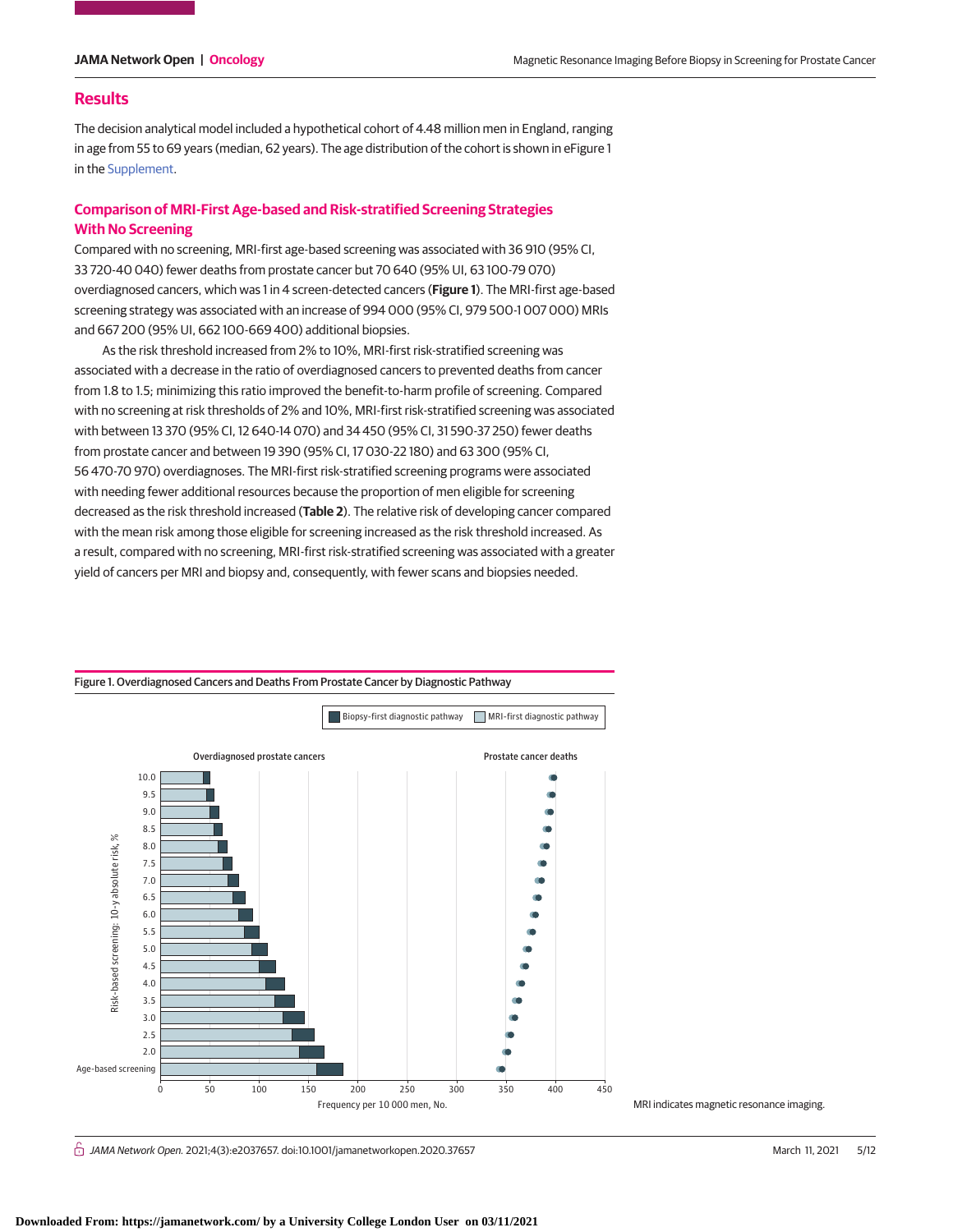## **Comparison of MRI-First and Biopsy-First Age-based Screening**

In comparison with a biopsy-first diagnostic approach, MRI-first age-based screening was associated with 0.9% (1368; 95% UI, 1370-1409) fewer deaths from prostate cancer, 14.9% (12 370; 95% UI, 11 100-13 670) fewer overdiagnosed cancers, and 33.8% (650 500; 95% UI, 463 200-907 000) fewer biopsies. This translated into an associated increase of 0.03% (15 840; 95% UI, 11 170-25 850) total QALYs and 0.008% (4600; 95% UI, 4602-4772) total life-years (Figure 1, Table 2, and eTable 2 in the [Supplement\)](https://jama.jamanetwork.com/article.aspx?doi=10.1001/jamanetworkopen.2020.37657&utm_campaign=articlePDF%26utm_medium=articlePDFlink%26utm_source=articlePDF%26utm_content=jamanetworkopen.2020.37657) and an associated decrease in the ratio of overdiagnosis to prevented deaths from prostate cancer from 2.2 to 1.9. The costs associated with MRI-first compared with biopsy-first age-based screening were lower despite an associated 4.8-fold increase in the number of MRIs (1.5 million; 95% UI, 1.47 million-1.53 million).

### **Comparison of MRI-First and Biopsy-First Risk-stratified Screening**

In comparison with biopsy-first risk-stratified screening, MRI-first risk-stratified screening was associated with fewer deaths from prostate cancer, fewer overdiagnosed cancers, just less than half the number of biopsies, and an increase in QALYs gained at a lower cost (Table 2 and eTable 2 in the [Supplement\)](https://jama.jamanetwork.com/article.aspx?doi=10.1001/jamanetworkopen.2020.37657&utm_campaign=articlePDF%26utm_medium=articlePDFlink%26utm_source=articlePDF%26utm_content=jamanetworkopen.2020.37657). At a 10-year absolute risk threshold of 2%, MRI-first risk-stratified screening was associated with a 3.9-fold greater number of scans required (1 102 000; 95% UI,

Table 2. Outcomes Associated With MRI-First Age-based Screening, MRI-First Risk-stratified Screening, and No Screening<sup>a</sup>

|                                              | No.                 |                                    |                        |                    |             |                 |            |                        |                                 |                                           |
|----------------------------------------------|---------------------|------------------------------------|------------------------|--------------------|-------------|-----------------|------------|------------------------|---------------------------------|-------------------------------------------|
|                                              | <b>Cancer cases</b> |                                    |                        | <b>Deaths from</b> |             |                 |            | Quality-               | Costs,                          | Cumulative                                |
| Screening strategy                           | Prostateb           | Screening<br>detected <sup>c</sup> | Overdiagnosed<br>cases | prostate<br>cancer | <b>MRIS</b> | <b>Biopsies</b> | Life-years | adjusted<br>life-years | millions<br>of GBP <sup>d</sup> | eligible for<br>screening, % <sup>e</sup> |
| No screening                                 | 527685              | <b>NA</b>                          | <b>NA</b>              | 190748             | 906 551     | 608 602         | 60 333 037 | 46 694 958             | 3471                            | $\mathbf{0}$                              |
| Screening                                    |                     |                                    |                        |                    |             |                 |            |                        |                                 |                                           |
| Age based                                    | 625 151             | 285062                             | 70636                  | 153834             | 1900566     | 1275766         | 60 458 871 | 46713875               | 4382                            | 100                                       |
| Risk stratified.<br>10-y absolute<br>risk, % |                     |                                    |                        |                    |             |                 |            |                        |                                 |                                           |
| 2.0                                          | 605904              | 254286                             | 63 302                 | 156299             | 1488417     | 999 127         | 60 449 805 | 46 716 499             | 4148                            | 73                                        |
| 2.5                                          | 598 103             | 238784                             | 59570                  | 157809             | 1373255     | 921831          | 60 444 508 | 46716954               | 4046                            | 64                                        |
| 3.0                                          | 590515              | 222804                             | 55704                  | 159449             | 1277309     | 857432          | 60 438 787 | 46717174               | 3958                            | 56                                        |
| 3.5                                          | 583369              | 207038                             | 51871                  | 161134             | 1198704     | 804674          | 60 432 923 | 46 717 192             | 3884                            | 49                                        |
| 4.0                                          | 576768              | 191885                             | 48 172                 | 162809             | 1134780     | 761769          | 60 427 103 | 46 717 046             | 3822                            | 43                                        |
| 4.5                                          | 570747              | 177560                             | 44 6 63                | 164439             | 1082950     | 726981          | 60 421 443 | 46716772               | 3770                            | 38                                        |
| 5.0                                          | 565 301             | 164 160                            | 41368                  | 166004             | 1040961     | 698799          | 60 416 013 | 46716399               | 3726                            | 33                                        |
| 5.5                                          | 560403              | 151713                             | 38298                  | 167493             | 1006943     | 675967          | 60 410 854 | 46715952               | 3690                            | 29                                        |
| 6.0                                          | 556017              | 140 204                            | 35452                  | 168899             | 979374      | 657464          | 60 405 983 | 46 715 449             | 3660                            | 26                                        |
| 6.5                                          | 552101              | 129595                             | 32821                  | 170222             | 957029      | 642 467         | 60 401 405 | 46714907               | 3635                            | 23                                        |
| 7.0                                          | 548612              | 119834                             | 30394                  | 171463             | 938923      | 630316          | 60 397 116 | 46714339               | 3613                            | 20                                        |
| 7.5                                          | 545 510             | 110864                             | 28 1 5 9               | 172625             | 924 265     | 620478          | 60 393 107 | 46713754               | 3596                            | 18                                        |
| 8.0                                          | 542754              | 102625                             | 26 10 2                | 173710             | 912419      | 612527          | 60 389 365 | 46 713 160             | 3581                            | 16                                        |
| 8.5                                          | 540311              | 95059                              | 24 208                 | 174724             | 902871      | 606120          | 60 385 875 | 46 712 564             | 3569                            | 15                                        |
| 9.0                                          | 538146              | 88111                              | 22 4 6 7               | 175670             | 895 208     | 600 977         | 60 382 622 | 46711970               | 3559                            | 13                                        |
| 9.5                                          | 536230              | 81728                              | 20863                  | 176553             | 889093      | 596873          | 60 379 591 | 46711382               | 3551                            | 12                                        |
| 10.0                                         | 534536              | 75862                              | 19388                  | 177378             | 884250      | 593624          | 60 376 768 | 46710804               | 3544                            | 11                                        |

Abbreviations: GBP, British pounds; MRI, magnetic resonance imaging; NA, not applicable. a Outcomes among 4.48 million men in hypothetical cohorts followed up to age

90 years.

<sup>c</sup> Screening-detected cancers were cancers detected with screening between the ages of 55 and 69 years.

<sup>d</sup> To convert GBP to US dollars, multiply by 1.36.

<sup>b</sup> Prostate cancer cases in the risk-stratified program encompass those detected by screening in high-risk groups between ages 55 and 69 years, those clinically detected in high-risk groups after 69 years of age when screening stopped, and those clinically detected in low-risk groups.

<sup>e</sup> Cumulative proportion of the population above the risk threshold and therefore eligible for screening between the ages of 55 and 69 years (more details are given in eTable 1 in the [Supplement\)](https://jama.jamanetwork.com/article.aspx?doi=10.1001/jamanetworkopen.2020.37657&utm_campaign=articlePDF%26utm_medium=articlePDFlink%26utm_source=articlePDF%26utm_content=jamanetworkopen.2020.37657). The no-screening scenario assumes that men with clinically suspected cancer will have an MRI before biopsy in accordance with 2019 National Institute for Health and Care Excellence guidelines.<sup>29</sup>

 $\bigcap$  JAMA Network Open. 2021;4(3):e2037657. doi:10.1001/jamanetworkopen.2020.37657 (Reprinted) March 11, 2021 6/12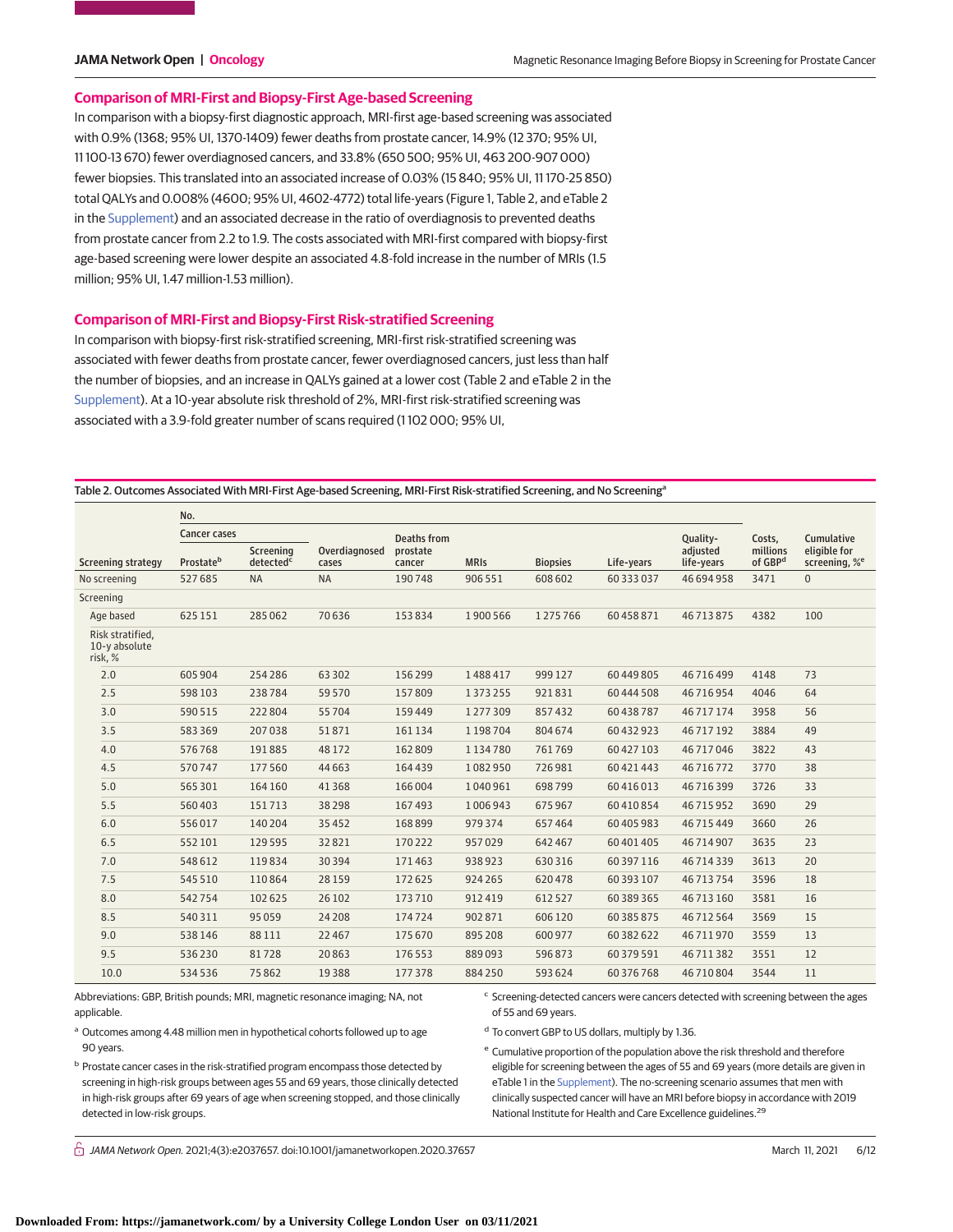1 074 000-1 136 000) compared with a biopsy-first risk-stratified screening program, decreasing to a 2.6-fold increase (545 900; 95% UI, 503 000-596 300) at a risk threshold of 10%.

### **Comparison ofMRI-First Age-based ScreeningWithMRI-First Risk-stratified Screening**

Compared with MRI-first age-based screening, MRI-first risk-stratified screening was associated with fewer harms (overdiagnoses and biopsies) and lower costs but with more deaths from prostate cancer. At 10-year absolute risk thresholds of 2% and 10%, MRI-first risk-stratified screening was associated with between 10.4% (7335; 95% UI, 6630-8098) and 72.6% (51 250; 95% UI, 46 070- 56 890) fewer overdiagnosed cancers, respectively, and between 21.7% fewer MRIs (412 100; 95% UI, 411 400-412 900) and 53.5% fewer biopsies (1 016 000; 95% UI, 1 010 000-1 022 000), respectively, compared with MRI-first age-based screening (Table 2). In comparison with MRI-first age-based screening, MRI-first risk-stratified screening was associated with more QALYs at all risk thresholds below 7.5% and with progressively lower costs as the risk threshold increased from 2.0% to 10.0%. However, MRI-first risk-stratified screening was associated with between 1.6% (2465; 95% UI, 2133-2794) and 15.3% (23 540; 95% UI, 21 080-25 970) more deaths from prostate cancer at risk thresholds of 2.0% and 10.0%, respectively.

## **Cost-effectiveness**

All MRI-first risk-stratified screening scenarios at thresholds of 3.5% or greater were associated with an NMB greater than that of no screening at a willingness-to-pay threshold of £20 000 (US \$26 000) (**Figure 2**; cost-effectiveness acceptability curves are shown in eFigure 2 in the [Supplement\)](https://jama.jamanetwork.com/article.aspx?doi=10.1001/jamanetworkopen.2020.37657&utm_campaign=articlePDF%26utm_medium=articlePDFlink%26utm_source=articlePDF%26utm_content=jamanetworkopen.2020.37657). MRI-first age-based screening was associated with the lowest NMB and was the least cost-effective MRI-first screening strategy at willingness-to-pay thresholds of both £20 000 (US \$26 000) and £30 000 (US \$39 000) per QALY gained. The strategies associated with the highest NMB at willingness-to-pay thresholds of £20 000 (US \$26 000) and £30 000 (US \$39 000) per QALY gained were MRI-first risk-stratified screening at a risk threshold of 8.5% and 7.5%, respectively (the cost-effectiveness acceptability frontier is presented in eFigure 3 in the [Supplement,](https://jama.jamanetwork.com/article.aspx?doi=10.1001/jamanetworkopen.2020.37657&utm_campaign=articlePDF%26utm_medium=articlePDFlink%26utm_source=articlePDF%26utm_content=jamanetworkopen.2020.37657) and the NMB of MRI-first and biopsy-first screening scenarios are given in eFigure 4 in the [Supplement\)](https://jama.jamanetwork.com/article.aspx?doi=10.1001/jamanetworkopen.2020.37657&utm_campaign=articlePDF%26utm_medium=articlePDFlink%26utm_source=articlePDF%26utm_content=jamanetworkopen.2020.37657).

## **Scenario Analyses**

In the Prostate Evaluation for Clinically Important Disease: Sampling Using Image Guidance or Not? (PRECISION) trial,<sup>30</sup> MRI before biopsy was associated with a 13% (95% CI, 7%-19%) reduction in



The grey dashed line represents no screening at a willingness to pay of £20 000 (US \$26 000); and the blue dashed line, at £30 000 (US \$39 000). To convert British pounds to US dollars, multiply by 1.36. QALY indicates quality-adjusted life-year.

#### $\stackrel{\curvearrowright}{\cap}$  JAMA Network Open. 2021;4(3):e2037657. doi:10.1001/jamanetworkopen.2020.37657 (Reprinted) March 11, 2021 7/12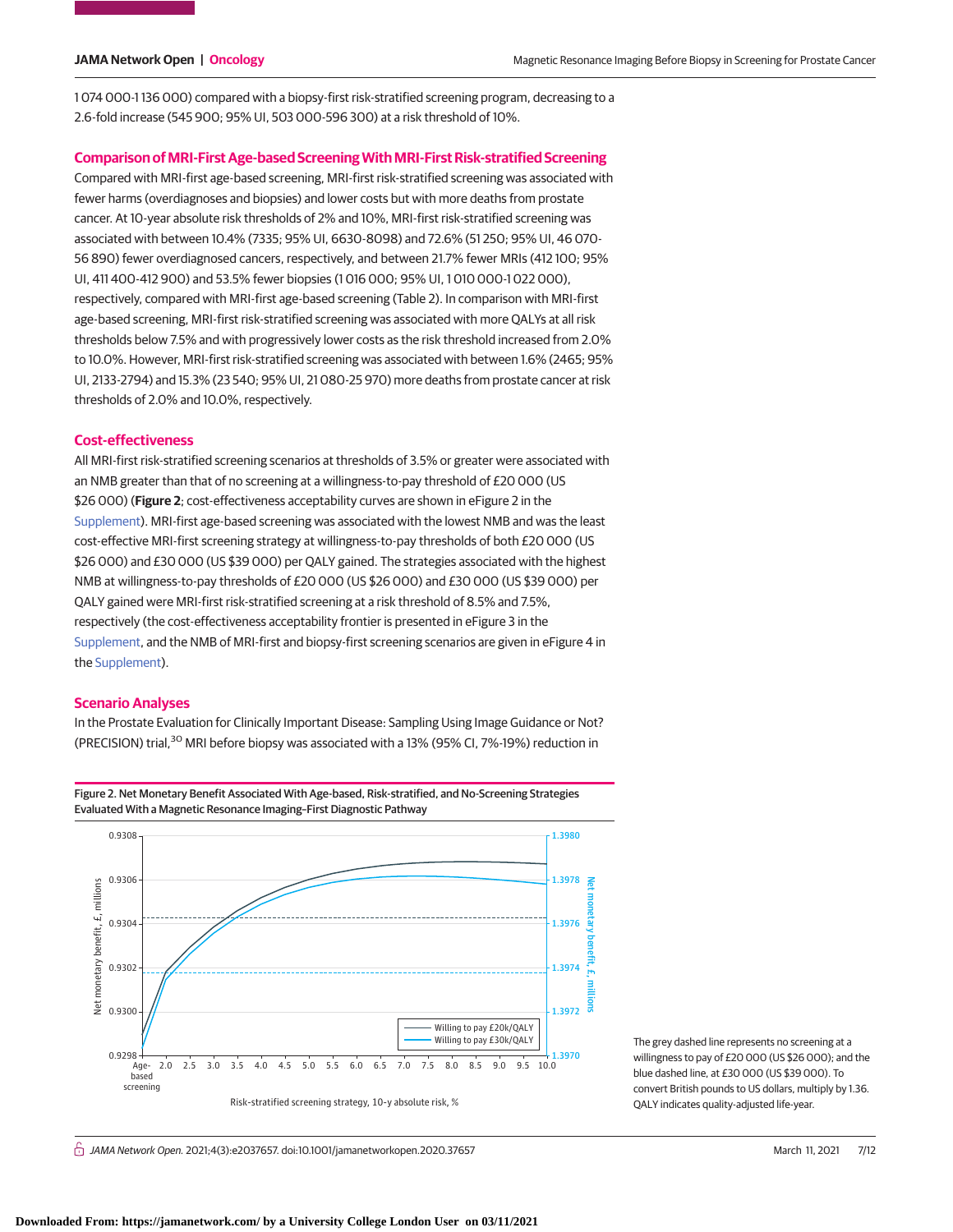clinically insignificant cancers detected and a 12% (95% CI, 4%-20%) increase in clinically significant cancers detected. Using these parameters, MRI-first screening strategies were associated with an improvement in the benefit-harm profile and NMB (eFigure 5 in the [Supplement\)](https://jama.jamanetwork.com/article.aspx?doi=10.1001/jamanetworkopen.2020.37657&utm_campaign=articlePDF%26utm_medium=articlePDFlink%26utm_source=articlePDF%26utm_content=jamanetworkopen.2020.37657). However, age-based screening was associated with reduced cost-effectiveness compared with risk-stratified screening (eTable 5 and eFigure 6 in the [Supplement\)](https://jama.jamanetwork.com/article.aspx?doi=10.1001/jamanetworkopen.2020.37657&utm_campaign=articlePDF%26utm_medium=articlePDFlink%26utm_source=articlePDF%26utm_content=jamanetworkopen.2020.37657). The cost-effectiveness of MRI-first screening strategies was insensitive to the cost of an MRI scan (baseline of £380 [US \$494] to £100 [US \$130]) (eFigure 7 in the [Supplement\)](https://jama.jamanetwork.com/article.aspx?doi=10.1001/jamanetworkopen.2020.37657&utm_campaign=articlePDF%26utm_medium=articlePDFlink%26utm_source=articlePDF%26utm_content=jamanetworkopen.2020.37657). In contrast, MRI-first risk-stratified screening strategies were sensitive to the cost of risk stratification (varied from £25 [US \$33] to £100 [US \$130]) (eFigure 8 in the [Supplement\)](https://jama.jamanetwork.com/article.aspx?doi=10.1001/jamanetworkopen.2020.37657&utm_campaign=articlePDF%26utm_medium=articlePDFlink%26utm_source=articlePDF%26utm_content=jamanetworkopen.2020.37657). A 75% uptake of PSA screening was associated with greater cost-effectiveness; however, MRI-first risk-stratified screening was insensitive to a 75% (baseline 100%) uptake of polygenic risk stratification (eFigure 9 in the [Supplement\)](https://jama.jamanetwork.com/article.aspx?doi=10.1001/jamanetworkopen.2020.37657&utm_campaign=articlePDF%26utm_medium=articlePDFlink%26utm_source=articlePDF%26utm_content=jamanetworkopen.2020.37657). Overdiagnosis has been shown to vary inversely by polygenic risk<sup>8</sup>; in this scenario, the ratio of prevented deaths from prostate cancer to overdiagnosed cancers was associated with further improvement in risk-stratified screening (eFigure 10 in the [Supplement\)](https://jama.jamanetwork.com/article.aspx?doi=10.1001/jamanetworkopen.2020.37657&utm_campaign=articlePDF%26utm_medium=articlePDFlink%26utm_source=articlePDF%26utm_content=jamanetworkopen.2020.37657).

# **Discussion**

This decision analytical model showed that an MRI-first diagnostic pathway was associated with an improved benefit-harm profile for prostate cancer screening compared with a biopsy-first diagnostic pathway. This improvement was associated with a reduction in biopsies, overdiagnoses, and deaths from prostate cancer. Moreover, an MRI-first approach was associated with more QALYs at reduced costs compared with a biopsy-first diagnostic pathway.

In addition, we showed that these benefits were greater when risk-stratified screening was combined with an MRI-first diagnostic pathway. By tailoring screening to men at higher absolute risk of developing prostate cancer, MRI-first risk-stratified screening was associated with preventing a number of deaths from prostate cancer comparable with the number of deaths prevented by MRI-first age-based screening. MRI-first risk-stratified screening was also associated with a 10.4% to 72.6% lower probability of overdiagnosis and 21.7% to 53.5% fewer unnecessary biopsies as well as an improvement in the cost-effectiveness of a screening program (Figure 1, Figure 2, and Table 2). Increasing the risk threshold was associated with a lower ratio of overdiagnosed cancers to deaths from prostate cancer. Eligibility for screening became more strict as the risk threshold increased, such that there were fewer screening-detected and potentially overdiagnosed cancers.

Of all strategies studied, MRI-first risk-stratified screening at a 10-year absolute risk threshold of 3.5% was associated with the greatest number of QALYs gained, beyond which the QALYs gained diminished (Table 2 and eTable 2 in the [Supplement\)](https://jama.jamanetwork.com/article.aspx?doi=10.1001/jamanetworkopen.2020.37657&utm_campaign=articlePDF%26utm_medium=articlePDFlink%26utm_source=articlePDF%26utm_content=jamanetworkopen.2020.37657). As the risk threshold increased, risk-stratified screening was associated with a greater decrease in costs compared with QALYs generated, such that the NMB associated with MRI-first risk-stratified screening began to plateau at a risk threshold of approximately 7% to 8%. This reflects an association with a lower proportion of men expected to be overdiagnosed and with a decrease in the number of men who would be eligible for screening as the risk threshold increased. The benefits associated with screening (mortality reduction and QALYs gained) decreased as the risk threshold increased because the proportion of men eligible for screening became increasingly smaller (Table 2). As a result, the ideal risk threshold for screening would represent a balance between that which minimizes overdiagnosis and maximizes mortality reduction and QALYs gained at an acceptable cost-effectiveness ratio.<sup>31</sup>

There are several ways that a risk-stratified screening program might be further tailored. The screening interval could be varied by risk if the sojourn time—the time that a cancer remains in a detectable but preclinical state—differs by risk level. This strategy might reduce the number of interval cancers and improve the mortality reduction of the program. To our knowledge, there currently are no data on how the sojourn time varies with risk level; thus, this should be the subject of future work. Alternative strategies also include varying the starting and stopping ages for

 $\bigcap$  JAMA Network Open. 2021;4(3):e2037657. doi:10.1001/jamanetworkopen.2020.37657 (Reprinted) March 11, 2021 8/12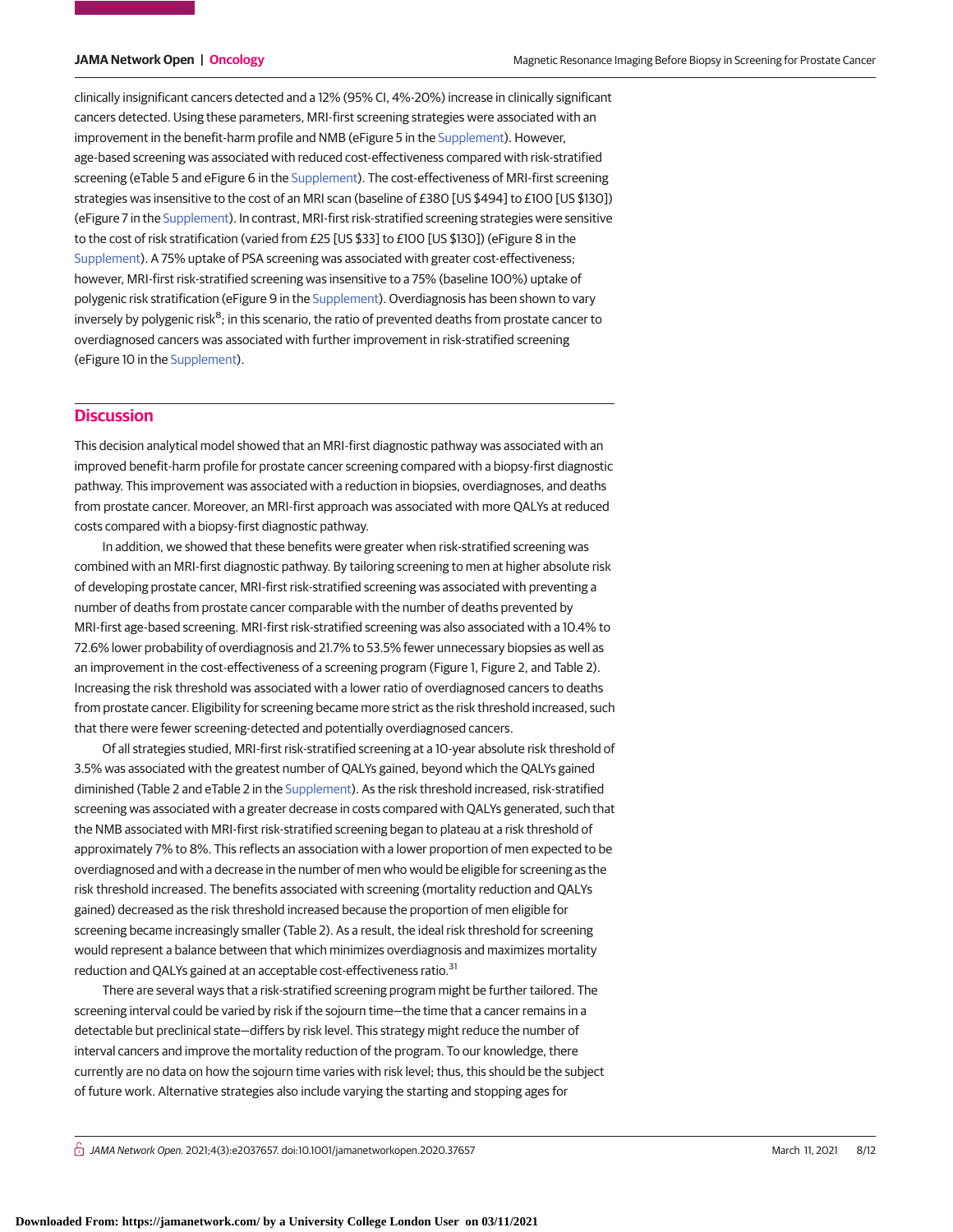screening by risk level. Different prognostic markers, such as the 4-kallikrein score as a triage test before biopsy, also warrant comparative analyses.<sup>32</sup>

#### **Strengths and Limitations**

This study has strengths. To our knowledge, there are no comparable models of prostate cancer incorporating MRI and no trials of MRI-first screening. Using a life-table approach, we based the model on well-validated population data, allowing us to calibrate the model (eFigures 11 and 12 in the [Supplement\)](https://jama.jamanetwork.com/article.aspx?doi=10.1001/jamanetworkopen.2020.37657&utm_campaign=articlePDF%26utm_medium=articlePDFlink%26utm_source=articlePDF%26utm_content=jamanetworkopen.2020.37657), minimize assumptions, and maximize model clarity while using probabilistic analyses to account for parameter uncertainty. We used meta-analyses as the basis of the inputs when possible, accounted for misclassification of cancers by MRI, and ran sensitivity analyses to explore alternative scenarios. Rather than making assumptions regarding the association between polygenic risk and indolent and nonindolent cancers, we used age-specific probabilities of overdiagnosis for transparency. To reflect a countrywide screening program involving radiological centers with varying degrees of experience with MRI, we used conservative baseline estimates of the detection level of MRI for clinically significant and insignificant cancers. Centers with substantial experience with MRI have shown greater reductions in detection of clinically insignificant cancers and greater increases in detection of clinically significant cancers.<sup>5</sup> In addition, we used NMB to facilitate the comparison of multiple alternatives and to avoid assumptions of which pairwise comparisons are most appropriate.<sup>33</sup>

This study also has limitations. We extrapolated the detection rate of MRI for clinically suspected cancer to a screened hypothetical cohort. Magnetic resonance imaging has been shown to distinguish between clinically significant and insignificant cancers.<sup>2,3</sup> However, the proportion of cancers deemed clinically insignificant that will progress to become clinically significant and the implications of an MRI-first diagnostic pathway for long-term prostate cancer outcomes remain unknown. In addition, risk-stratified screening may be associated with greater reductions in overdiagnosis and mortality than was found in our study. In the absence of screening data, we assumed in base-case analyses that overdiagnosis and mortality would not differ from that reported in age-based screening trials. The base-case model may therefore underestimate the reduction in overdiagnosis (sensitivity analyses are provided in eFigure 9 in the [Supplement\)](https://jama.jamanetwork.com/article.aspx?doi=10.1001/jamanetworkopen.2020.37657&utm_campaign=articlePDF%26utm_medium=articlePDFlink%26utm_source=articlePDF%26utm_content=jamanetworkopen.2020.37657), and the assumption that risk-stratified screening would not be associated with a lower relative risk of death from prostate cancer among those screened may not hold.<sup>34</sup>

# **Conclusions**

In this decision analytical model of a hypothetical cohort of men, an MRI-first diagnostic pathway was associated with an improved benefit-harm profile and cost-effectiveness of screening for prostate cancer. The improvement associated with an MRI-first pathway was greater with risk-stratified screening based on age and polygenic risk profile. Prospective evaluation of an MRI-first riskstratified screening program, including implementation research, appears to be needed.

#### **ARTICLE INFORMATION**

**Accepted for Publication:** December 24, 2020.

**Published:** March 11, 2021. doi[:10.1001/jamanetworkopen.2020.37657](https://jama.jamanetwork.com/article.aspx?doi=10.1001/jamanetworkopen.2020.37657&utm_campaign=articlePDF%26utm_medium=articlePDFlink%26utm_source=articlePDF%26utm_content=jamanetworkopen.2020.37657)

**Open Access:** This is an open access article distributed under the terms of the [CC-BY License.](https://jamanetwork.com/pages/cc-by-license-permissions/?utm_campaign=articlePDF%26utm_medium=articlePDFlink%26utm_source=articlePDF%26utm_content=jamanetworkopen.2020.37657) © 2021 Callender T et al.JAMA Network Open.

**Corresponding Author:** Thomas Callender, MBChB, MSc, Department of Applied Health Research, University College London, 1-19 Torrington Pl, London WC1E 7HB, United Kingdom [\(t.callender@ucl.ac.uk\)](mailto:t.callender@ucl.ac.uk).

**Author Affiliations:** Department of Applied Health Research, University College London, London, United Kingdom (Callender, Pashayan); Division of Surgery and Interventional Science, University College London,

 $\bigcap$  JAMA Network Open. 2021;4(3):e2037657. doi:10.1001/jamanetworkopen.2020.37657 (Reprinted) March 11, 2021 9/12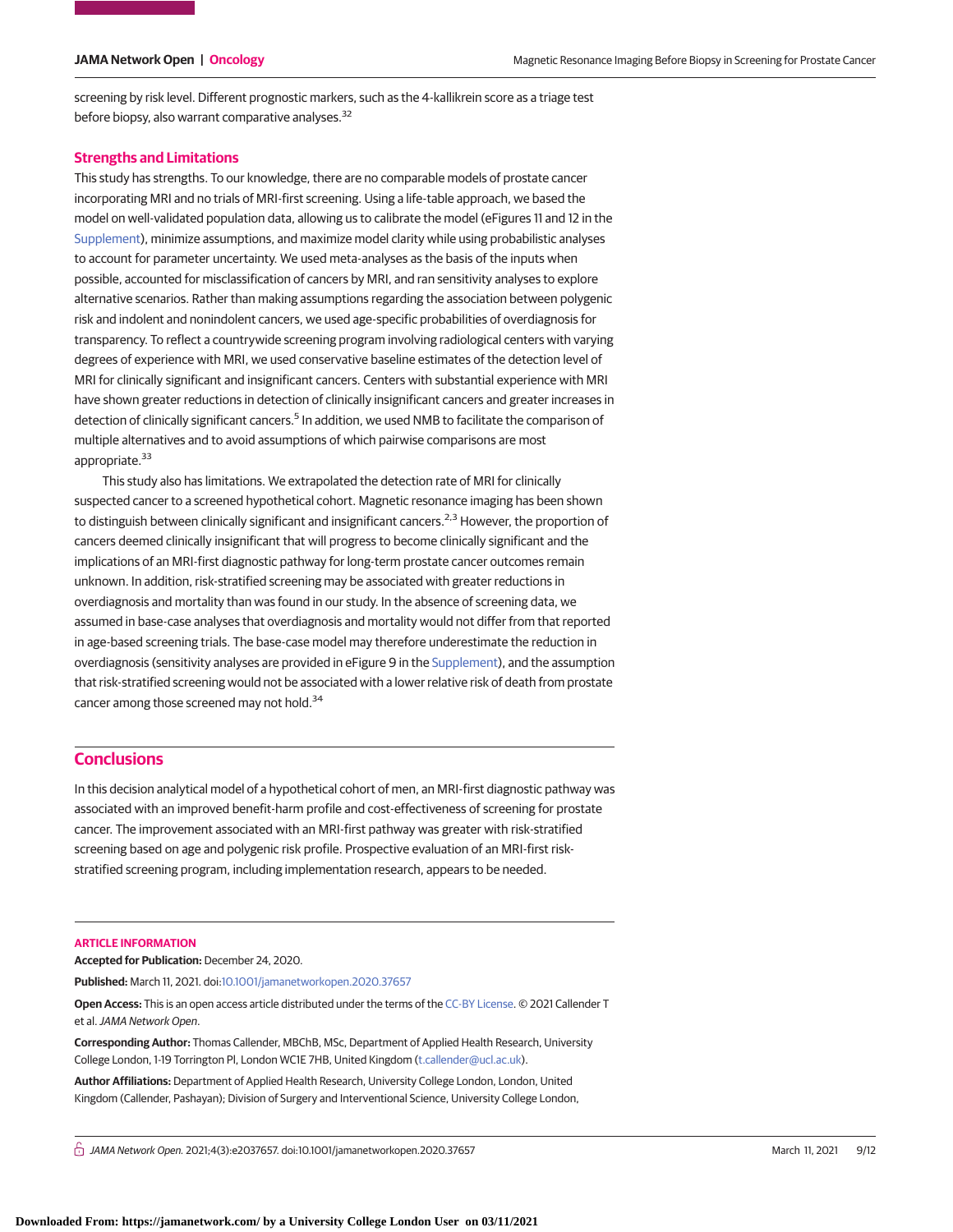London, United Kingdom (Emberton); Department of Public Health and Primary Care, University of Cambridge, Cambridge, United Kingdom (Morris, Pharoah); Department of Oncology, University of Cambridge, Cambridge, United Kingdom (Pharoah).

**Author Contributions:** Drs Callender and Pashayan had full access to all of the data in the study and take responsibility for the integrity of the data and the accuracy of the data analysis.

Concept and design: Callender, Emberton, Morris, Pashayan.

Acquisition, analysis, or interpretation of data: Callender, Pharoah, Pashayan.

Drafting of the manuscript: Callender, Emberton.

Critical revision of the manuscript for important intellectual content: All authors.

Statistical analysis: Callender, Morris, Pashayan.

Administrative, technical, or material support: Emberton.

Supervision: Emberton, Morris, Pharoah, Pashayan.

**Conflict of Interest Disclosures:** Dr Callender reported receiving support as a UK National Institute of Health Research (NIHR) Academic Clinical Fellow during the conduct of the study and receiving support from the Wellcome Trust outside the submitted work. Dr Emberton reported receiving research support from the NIHR University College London Hospitals/University College London Biomedical Research Centre and is an NIHR senior investigator. Dr Pharoah reported receiving grants from the UK government during the conduct of the study. Dr Pashayan is supported in part by the National Cancer Institute at the National Institutes of Health. No other disclosures were reported.

**Disclaimer:** The contents are solely the responsibility of the authors and do not necessarily represent the official views of the National Cancer Institute.

#### **REFERENCES**

**1**. Faria R, Soares MO, Spackman E, et al. Optimising the diagnosis of prostate cancer in the era of multiparametric magnetic resonance imaging: a cost-effectiveness analysis based on the Prostate MR Imaging Study (PROMIS). Eur Urol. 2018;73(1):23-30. doi[:10.1016/j.eururo.2017.08.018](https://dx.doi.org/10.1016/j.eururo.2017.08.018)

**2**. Drost FH, Osses DF, Nieboer D, et al. Prostate MRI, with or without MRI-targeted biopsy, and systematic biopsy for detecting prostate cancer. Cochrane Database Syst Rev. 2019;4(1):CD012663. doi[:10.1002/14651858.](https://dx.doi.org/10.1002/14651858.CD012663.pub2) [CD012663.pub2](https://dx.doi.org/10.1002/14651858.CD012663.pub2)

**3**. Elwenspoek MMC, Sheppard AL, McInnes MDF, et al. Comparison of multiparametric magnetic resonance imaging and targeted biopsy with systematic biopsy alone for the diagnosis of prostate cancer: a systematic review and meta-analysis.JAMA Netw Open. 2019;2(8):e198427. doi[:10.1001/jamanetworkopen.2019.8427](https://jama.jamanetwork.com/article.aspx?doi=10.1001/jamanetworkopen.2019.8427&utm_campaign=articlePDF%26utm_medium=articlePDFlink%26utm_source=articlePDF%26utm_content=jamanetworkopen.2020.37657)

**4**. Kasivisvanathan V, Rannikko AS, Borghi M, et al. MRI-targeted or standard biopsy for prostate-cancer diagnosis. N Engl J Med. 2018;378(19):1767-1777. doi[:10.1056/NEJMoa1801993](https://dx.doi.org/10.1056/NEJMoa1801993)

**5**. Ahmed HU, El-Shater Bosaily A, Brown LC, et al; PROMIS study group. Diagnostic accuracy of multi-parametric MRI and TRUS biopsy in prostate cancer (PROMIS): a paired validating confirmatory study. Lancet. 2017;389 (10071):815-822. doi[:10.1016/S0140-6736\(16\)32401-1](https://dx.doi.org/10.1016/S0140-6736(16)32401-1)

**6**. Hugosson J, Roobol MJ, Månsson M, et al. A 16-yr follow-up of the European Randomized Study of Screening for Prostate Cancer. Eur Urol. 2019;76(1):43-51. doi[:10.1016/j.eururo.2019.02.009](https://dx.doi.org/10.1016/j.eururo.2019.02.009)

**7**. Grossman DC, Curry SJ, Owens DK, et al; US Preventive Services Task Force. Screening for prostate cancer: US Preventive Services Task Force recommendation statement.JAMA. 2018;319(18):1901-1913. doi[:10.1001/jama.](https://jama.jamanetwork.com/article.aspx?doi=10.1001/jama.2018.3710&utm_campaign=articlePDF%26utm_medium=articlePDFlink%26utm_source=articlePDF%26utm_content=jamanetworkopen.2020.37657) [2018.3710](https://jama.jamanetwork.com/article.aspx?doi=10.1001/jama.2018.3710&utm_campaign=articlePDF%26utm_medium=articlePDFlink%26utm_source=articlePDF%26utm_content=jamanetworkopen.2020.37657)

**8**. Pashayan N, Duffy SW, Neal DE, et al. Implications of polygenic risk-stratified screening for prostate cancer on overdiagnosis. Genet Med. 2015;17(10):789-795. doi[:10.1038/gim.2014.192](https://dx.doi.org/10.1038/gim.2014.192)

**9**. Callender T, Emberton M, Morris S, et al. Polygenic risk-tailored screening for prostate cancer: a benefit-harm and cost-effectiveness modelling study. PLoS Med. 2019;16(12):e1002998. doi[:10.1371/journal.pmed.1002998](https://dx.doi.org/10.1371/journal.pmed.1002998)

**10**. Office for National Statistics. England: population estimates. Accessed December 2019. [https://www.nomisweb.](https://www.nomisweb.co.uk/query/select/getdatasetbytheme.asp?opt=3&theme=&subgrp=) [co.uk/query/select/getdatasetbytheme.asp?opt=3&theme=&subgrp=](https://www.nomisweb.co.uk/query/select/getdatasetbytheme.asp?opt=3&theme=&subgrp=)

**11**. Schröder FH, Hugosson J, Roobol MJ, et al; ERSPC Investigators. Screening and prostate cancer mortality: results of the European Randomised Study of Screening for Prostate Cancer (ERSPC) at 13 years of follow-up. Lancet. 2014;384(9959):2027-2035. doi[:10.1016/S0140-6736\(14\)60525-0](https://dx.doi.org/10.1016/S0140-6736(14)60525-0)

**12**. Weinreb JC, Barentsz JO, Choyke PL, et al. PI-RADS Prostate Imaging–Reporting and Data System: 2015, Version 2. Eur Urol. 2016;69(1):16-40. doi[:10.1016/j.eururo.2015.08.052](https://dx.doi.org/10.1016/j.eururo.2015.08.052)

 $\bigcap$  JAMA Network Open. 2021;4(3):e2037657. doi:10.1001/jamanetworkopen.2020.37657 (Reprinted) March 11, 2021 10/12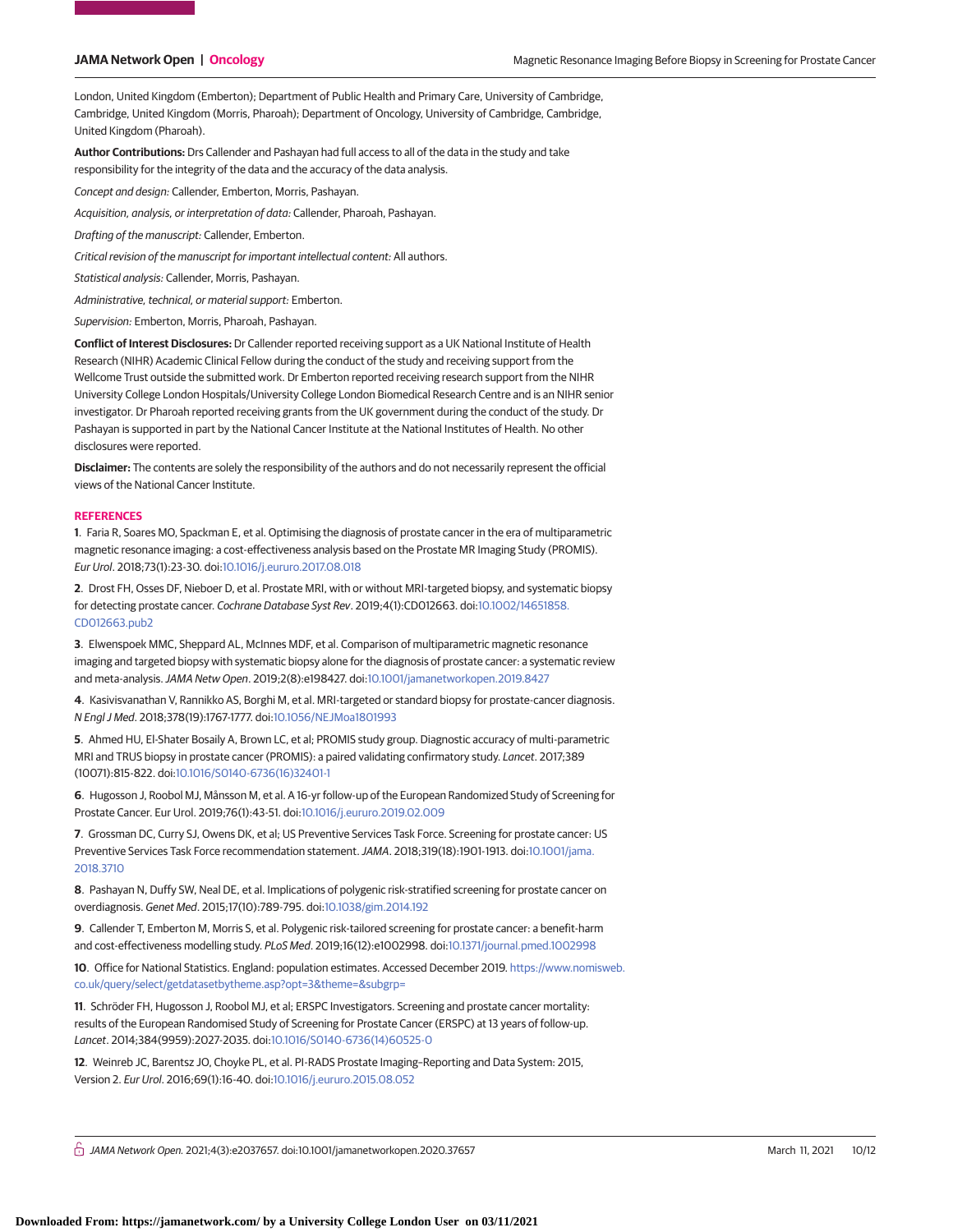**13**. Pashayan N, Duffy SW, Pharoah P, et al. Mean sojourn time, overdiagnosis, and reduction in advanced stage prostate cancer due to screening with PSA: implications of sojourn time on screening. Br J Cancer. 2009;100(7): 1198-1204. doi[:10.1038/sj.bjc.6604973](https://dx.doi.org/10.1038/sj.bjc.6604973)

**14**. Matejcic M, Saunders EJ, Dadaev T, et al; PRACTICAL (Prostate Cancer Association Group to Investigate Cancer-Associated Alterations in the Genome) Consortium. Germline variation at 8q24 and prostate cancer risk in men of European ancestry. Nat Commun. 2018;9(1):4616. doi[:10.1038/s41467-018-06863-1](https://dx.doi.org/10.1038/s41467-018-06863-1)

**15**. Ilic D, Djulbegovic M, Jung JH, et al. Prostate cancer screening with prostate-specific antigen (PSA) test: a systematic review and meta-analysis. BMJ. 2018;362:k3519. doi[:10.1136/bmj.k3519](https://dx.doi.org/10.1136/bmj.k3519)

**16**. Ahdoot M, Wilbur AR, Reese SE, et al. MRI-targeted, systematic, and combined biopsy for prostate cancer diagnosis. N Engl J Med. 2020;382(10):917-928. doi[:10.1056/NEJMoa1910038](https://dx.doi.org/10.1056/NEJMoa1910038)

**17**. Ara R, Brazier JE. Using health state utility values from the general population to approximate baselines in decision analytic models when condition-specific data are not available. Value Health. 2011;14(4):539-545. doi[:10.](https://dx.doi.org/10.1016/j.jval.2010.10.029) [1016/j.jval.2010.10.029](https://dx.doi.org/10.1016/j.jval.2010.10.029)

**18**. Heijnsdijk EA, Wever EM, Auvinen A, et al. Quality-of-life effects of prostate-specific antigen screening. N Engl J Med. 2012;367(7):595-605. doi[:10.1056/NEJMoa1201637](https://dx.doi.org/10.1056/NEJMoa1201637)

**19**. UK Department of Health. NHS reference costs 2015 to 2016. Accessed July 19, 2018. [https://www.gov.uk/](https://www.gov.uk/government/publications/nhs-reference-costs-2015-to-2016) [government/publications/nhs-reference-costs-2015-to-2016](https://www.gov.uk/government/publications/nhs-reference-costs-2015-to-2016)

**20**. Curtis L, Burns A. Unit costs of health and social care 2016.Accessed July 19, 2018. [https://www.pssru.ac.uk/](https://www.pssru.ac.uk/project-pages/unit-costs/unit-costs-2016/) [project-pages/unit-costs/unit-costs-2016/](https://www.pssru.ac.uk/project-pages/unit-costs/unit-costs-2016/)

**21**. National Institute for Health and Care Excellence. Resource impact report: prostate cancer: diagnosis and management (update) (NG131). May 2019. Accessed December 15, 2019. [https://www.nice.org.uk/guidance/ng131/](https://www.nice.org.uk/guidance/ng131/resources/resource-impact-report-pdf-6779259325) [resources/resource-impact-report-pdf-6779259325](https://www.nice.org.uk/guidance/ng131/resources/resource-impact-report-pdf-6779259325)

**22**. National Collaborating Centre for Cancer. Prostate cancer: diagnosis and treatment: clinical guideline 2014. Accessed July 20, 2018. [https://www.nice.org.uk/guidance/ng131/evidence/full-guideline-january-2014-](https://www.nice.org.uk/guidance/ng131/evidence/full-guideline-january-2014-6781033549?tab=evidence) [6781033549?tab=evidence](https://www.nice.org.uk/guidance/ng131/evidence/full-guideline-january-2014-6781033549?tab=evidence)

**23**. National Institute for Health and Care Excellence. Prostate cancer: NICE pathway. Accessed July 20, 2018. [https://pathways.nice.org.uk/pathways/prostate-cancer#path=view%3A/pathways/prostate-cancer/](https://pathways.nice.org.uk/pathways/prostate-cancer#path=view%3A/pathways/prostate-cancer/prostate-cancer-overview.xml&content=view-index) [prostate-cancer-overview.xml&content=view-index](https://pathways.nice.org.uk/pathways/prostate-cancer#path=view%3A/pathways/prostate-cancer/prostate-cancer-overview.xml&content=view-index)

**24**. Hamdy FC, Donovan JL, Lane JA, et al; ProtecT Study Group. 10-Year outcomes after monitoring, surgery, or radiotherapy for localized prostate cancer. N Engl J Med. 2016;375(15):1415-1424. doi[:10.1056/NEJMoa1606220](https://dx.doi.org/10.1056/NEJMoa1606220)

**25**. National Institute for Health and Care Excellence. Docetaxel for the treatment of hormone-refractory metastatic prostate cancer: technology appraisal guidance (TA101). June 28, 2006. Accessed July 30, 2018. [https://](https://www.nice.org.uk/guidance/ta101) [www.nice.org.uk/guidance/ta101](https://www.nice.org.uk/guidance/ta101)

**26**. Round J, Jones L, Morris S. Estimating the cost of caring for people with cancer at the end of life: a modelling study. Palliat Med. 2015;29(10):899-907. doi[:10.1177/0269216315595203](https://dx.doi.org/10.1177/0269216315595203)

**27**. Office for National Statistics. Cancer registration statistics, England. Accessed June 18, 2018. [https://www.ons.](https://www.ons.gov.uk/peoplepopulationandcommunity/healthandsocialcare/conditionsanddiseases/datasets/cancerregistrationstatisticscancerregistrationstatisticsengland) [gov.uk/peoplepopulationandcommunity/healthandsocialcare/conditionsanddiseases/datasets/cancerregistrationstatisticscancerregist](https://www.ons.gov.uk/peoplepopulationandcommunity/healthandsocialcare/conditionsanddiseases/datasets/cancerregistrationstatisticscancerregistrationstatisticsengland) [rationstatisticsengland](https://www.ons.gov.uk/peoplepopulationandcommunity/healthandsocialcare/conditionsanddiseases/datasets/cancerregistrationstatisticscancerregistrationstatisticsengland)

**28**. Office for National Statistics. Mortality statistics. Accessed July 16, 2018. [https://www.ons.gov.uk/](https://www.ons.gov.uk/peoplepopulationandcommunity/birthsdeathsandmarriages/deaths/datasets/deathregistrationssummarytablesenglandandwalesreferencetables) [peoplepopulationandcommunity/birthsdeathsandmarriages/deaths/datasets/deathregistrationssummarytablesenglandan](https://www.ons.gov.uk/peoplepopulationandcommunity/birthsdeathsandmarriages/deaths/datasets/deathregistrationssummarytablesenglandandwalesreferencetables) [dwalesreferencetables](https://www.ons.gov.uk/peoplepopulationandcommunity/birthsdeathsandmarriages/deaths/datasets/deathregistrationssummarytablesenglandandwalesreferencetables)

**29**. National Institute for Health and Care Excellence. Guide to the Methods of Technology Appraisal 2013. National Institute for Health and Care Excellence; 2013.

**30**. Kasivisvanathan V, Rannikko AS, Borghi M, et al; PRECISION Study Group Collaborators. MRI-targeted or standard biopsy for prostate-cancer diagnosis. N Engl J Med. 2018;378(19):1767-1777. doi[:10.1056/](https://dx.doi.org/10.1056/NEJMoa1801993) [NEJMoa1801993](https://dx.doi.org/10.1056/NEJMoa1801993)

**31**. Pashayan N, Morris S, Gilbert FJ, Pharoah PDP. Cost-effectiveness and benefit-to-harm ratio of risk-stratified screening for breast cancer: a life-table model. JAMA Oncol. 2018;4(11):1504-1510. doi[:10.1001/jamaoncol.](https://jama.jamanetwork.com/article.aspx?doi=10.1001/jamaoncol.2018.1901&utm_campaign=articlePDF%26utm_medium=articlePDFlink%26utm_source=articlePDF%26utm_content=jamanetworkopen.2020.37657) [2018.1901](https://jama.jamanetwork.com/article.aspx?doi=10.1001/jamaoncol.2018.1901&utm_campaign=articlePDF%26utm_medium=articlePDFlink%26utm_source=articlePDF%26utm_content=jamanetworkopen.2020.37657)

**32**. Darst BF, Chou A, Wan P, et al. The four-kallikrein panel is effective in identifying aggressive prostate cancer in a multiethnic population. Cancer Epidemiol Biomarkers Prev. 2020;29(7):1381-1388. doi[:10.1158/1055-9965.EPI-](https://dx.doi.org/10.1158/1055-9965.EPI-19-1560)[19-1560](https://dx.doi.org/10.1158/1055-9965.EPI-19-1560)

**33**. Drummond MF, Sculpher MJ, Claxton K, Stoddart GL, Torrance GW. Methods for the Economic Evaluation of Health Care Programmes. 4th ed. Oxford University Press; 2015.

 $\bigcap$  JAMA Network Open. 2021;4(3):e2037657. doi:10.1001/jamanetworkopen.2020.37657 (Reprinted) March 11, 2021 11/12